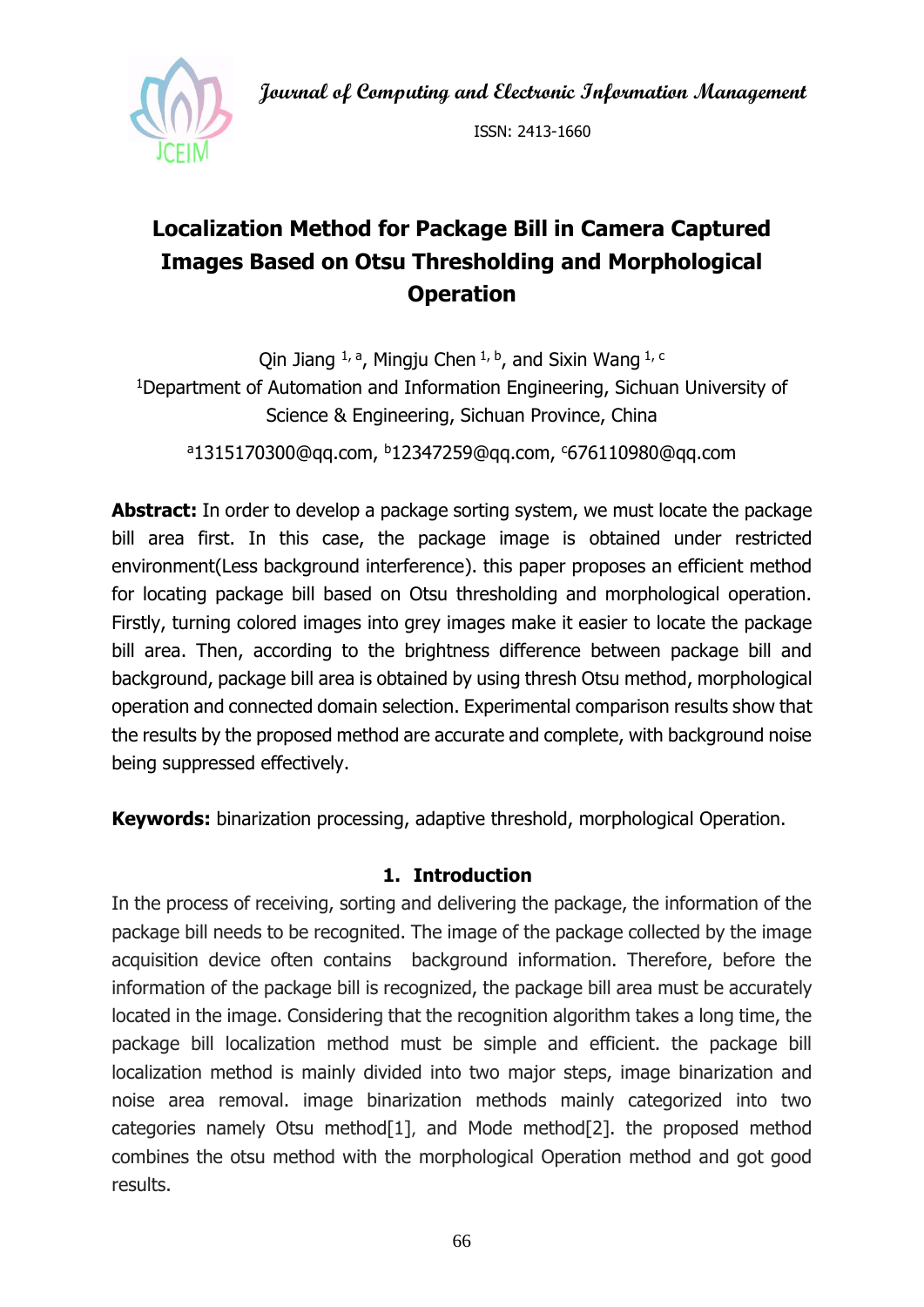## **2. Image Pretreatment**

### 2.1 Transform to Gray image

Color images contain a lot of color information, which not only has a large overhead on storage, but also reduces the execution speed of the system in processing. Color images are often transformed to gray images in processes such as recognizing images to speed up processing. The Fig.1 shows An image of a package bill collected by smartphone and the Fig.2 is gray image transformed by it.

| ۰<br>۰<br><b>WHAME</b><br>۰<br>$n \times n$                                               | 618100398969<br><b>ANLES</b><br><b>CONTRACTOR</b>                                              | ٠                                |
|-------------------------------------------------------------------------------------------|------------------------------------------------------------------------------------------------|----------------------------------|
| <b>BOAM</b><br>$\bullet$<br>●の人体設施は                                                       | <b>ROAM</b><br><b>GRADERS</b>                                                                  | $\bullet$                        |
| $\bullet$<br>CHR CHA HOLMSHOWER<br>$\bullet$<br>$\bullet$<br>$\bullet$<br>t.<br>$\bullet$ | $-70$<br>Hend Cine Clem Cleans<br>2 2 2 3<br>Cime mess<br><b>HINKI</b><br><b>TABLE OF</b><br>٠ | $\bullet$<br>٠<br>$\bullet$<br>٠ |

Fig.1the original image



Fig.2Gray image

# 2.2 Image binarization

Binarization is one of the simplest methods of grayscale image segmentation. This method assumes that objects and background can be distinguished by differences in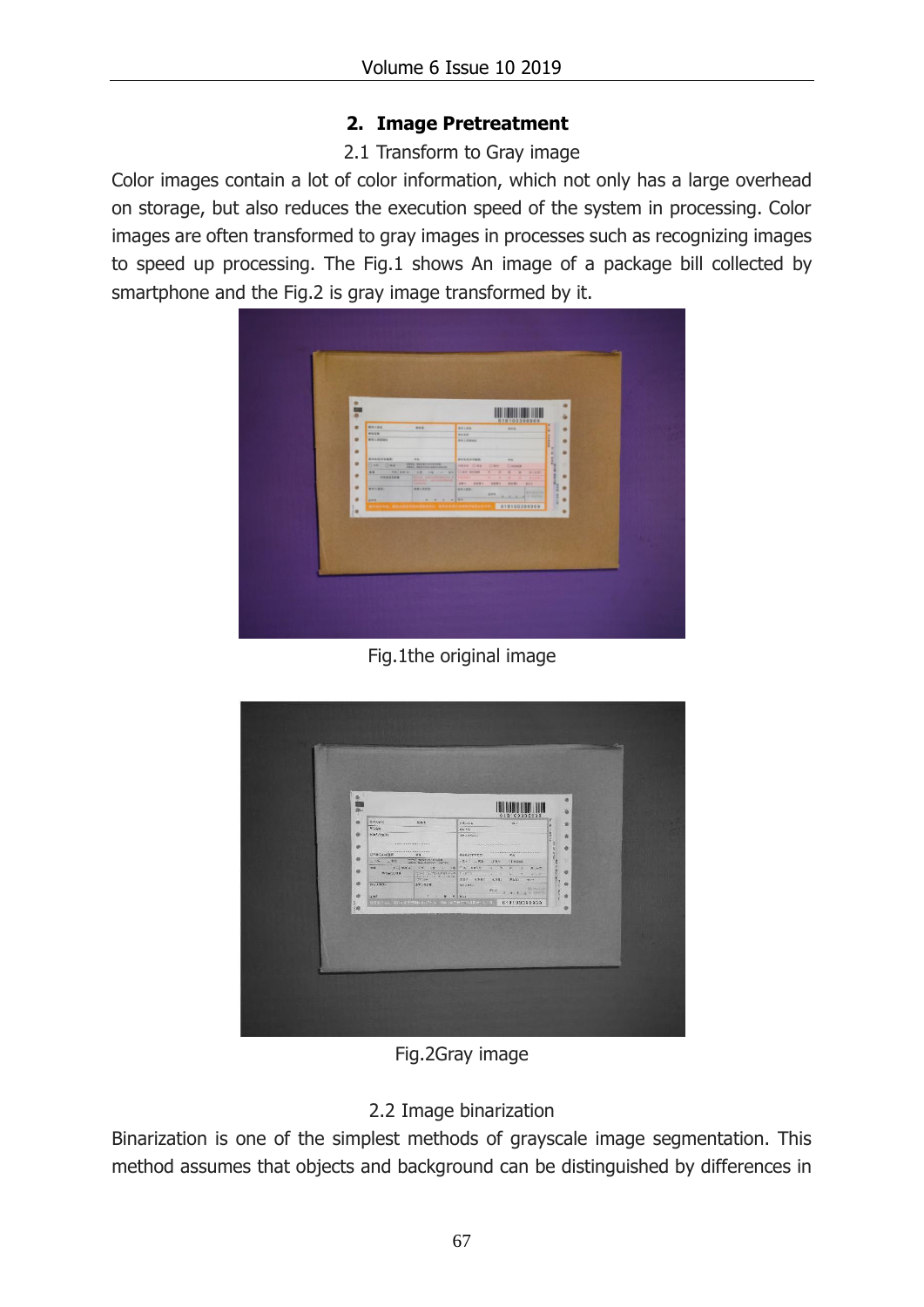gray values. By carefully selecting the grayscale threshold between the object and the background, a grayscale image can be converted to a binary image, value of a pixel larger than the threshold will be marked as 1, smaller than the threshold will be marked as 0. Although this method is very simple, but it is very important and fundamental, and has a wide range of practicalities. For a W×H grayscale image I and a threshold T, the thresholding result is defined as:

$$
B_{i, j} = \begin{cases} 0, & I_{i, j} \leq T \\ 1, & I_{i, j} > T \end{cases}, (i = 1, 2 \ldots w; j = 1, 2 \ldots h)
$$

The package bill occupies a large area in the image, and the package bill is in big difference with the color of the package. This section attempts to use the brightness feature to binarize the image and separate the package bill from the image.

The threshold is the key to threshold segmentation, and a good threshold can completely separate the target object from the background. Usually to determine the appropriate threshold, you need to analyze the grayscale Histogram of image.The grayscale histogram (shown in Fig. 3) can count the grayscale distribution of the entire image by counting the total number of pixels in each grayscale range of an image, so as to select an appropriate threshold.





The mode method is simply used valley value between two peak as a threshold. It is easy to misjudge when the double peak is relatively flat or multiple peaks may occur. So in the package bill image, this method is not suitable. By analyzing The grayscale histogram of Figure.3 above, it is more appropriate to use the Otsu method to binarize the courier document image. As one of the adaptive threshold methods, As one of the adaptive threshold methods, the Otsu method is mainly used to distinguish between background information and regions of interest in an image. The results of the binarized image processed by the Otsu method are shown in Fig. 4. Compared with the mode method, the otsu method has better performance.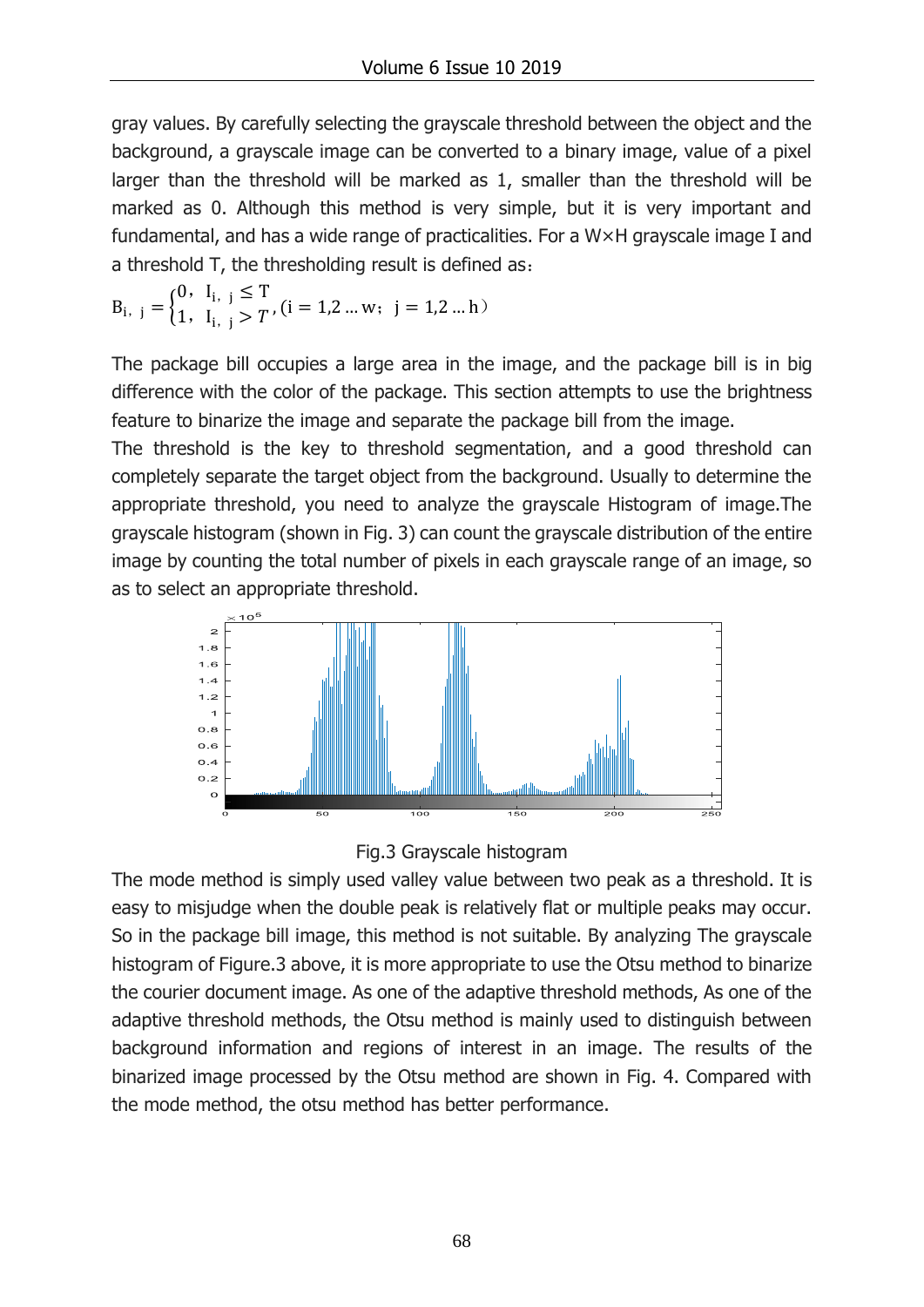

Fig.4 Binarized image

### **3. localization of Package Bill**

#### 3.1 Morphological operation

Morphological nonlinear filtering can be used to suppress noise and process image problems such as feature extraction, edge detection, and image segmentation. erosion shrinks or thins objects in a binary image. In fact, we can view erosion as a morphological filtering operation in which image details smaller than the structuring element are filtered (removed) from the image. Unlike erosion, which is a shrinking or thinning operation, dilation "grows" or "thickens" objects in a binary image. The specific manner and extent of this thickening is controlled by the shape of the structuring element used. The process of first eroding then dilationg is called the opening operation. Opening generally smoothes the contour of an object, breaks narrow isthmuses, and eliminates thin protrusions. The process of first dilationg then eroding is called the Closing operation. Closing also tends to smooth sections of contours but, as opposed to opening, it generally fuses narrow breaks and long thin gulfs, eliminates small holes, and fills gaps in the contour.the result of binarized image after first one closing operation and then two opening operations is shown in the figure.5.

#### 3.2 Extracting the package bill area

When there is interference around the package bill area, after the above steps are processed, multiple connected domains may appear in the image(shown in Fig. 5). the areas of interference need to be excluded, and the package bill area is reserved. By analyzing these connected domains, the package bill area is rectangular, and the aspect ratio is about 1.8:1. If it is calculated that the aspect ratio of the connected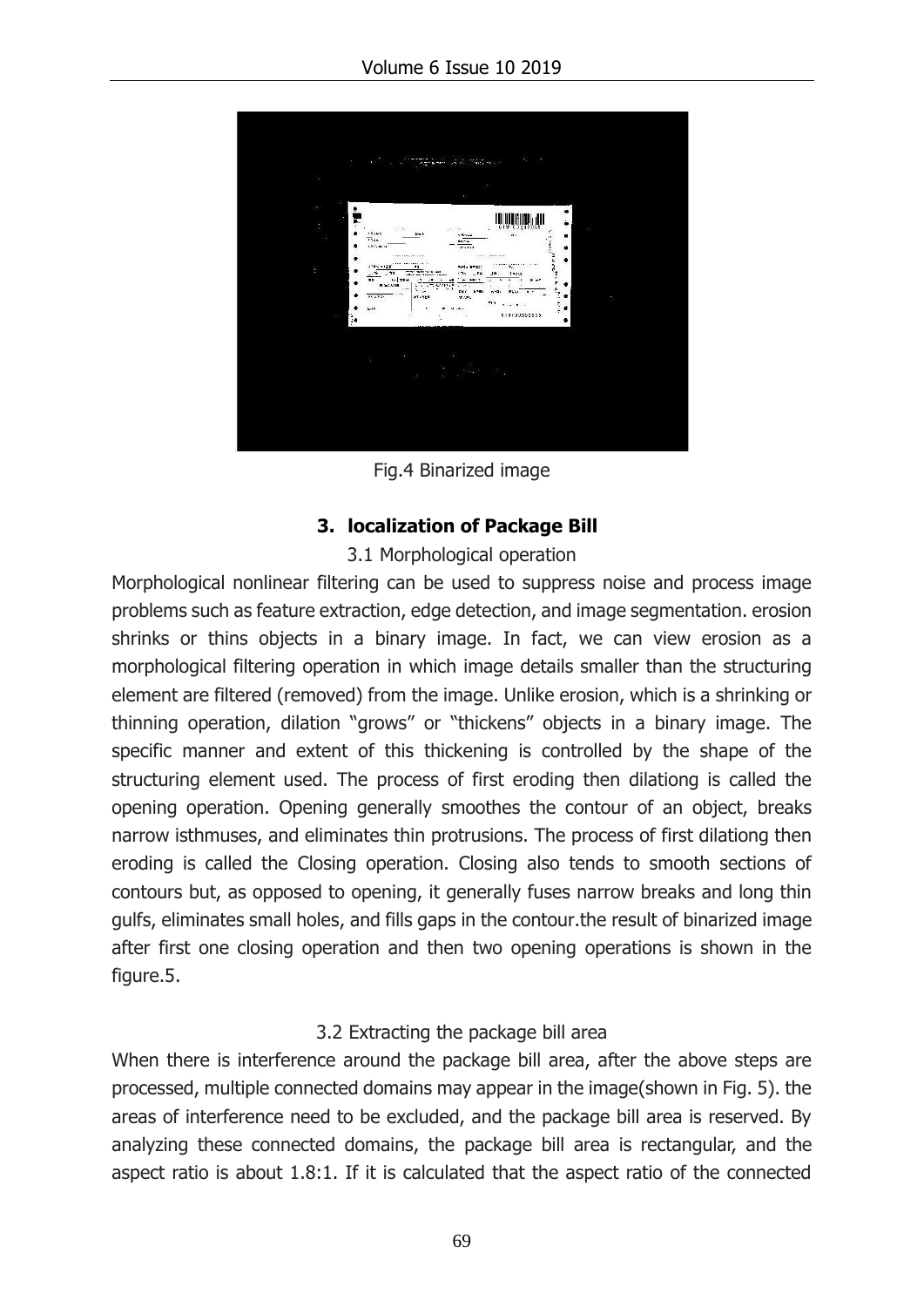domain is not near this ratio, it can be deleted. the area of the package bill area is largest in the image, so,the connected domain with the largest area is taken as the final choice. The result is shown in the figure. After getting the package bill area, we can compute the minimal bounding rectangle of the package bill area in the plane(shown in Fig. 6)



Fig.5 Morphological operation

#### **4. Conclusion**

The package bill area locating method based on Otsu Thresholding and Morphological Operation has good performance, it is simple and accurate ,the extracted package bill area is clear and background noise is suppressed effectively. method flow chart as shown in Figure.7.



Fig.6 Localization of the package bill area